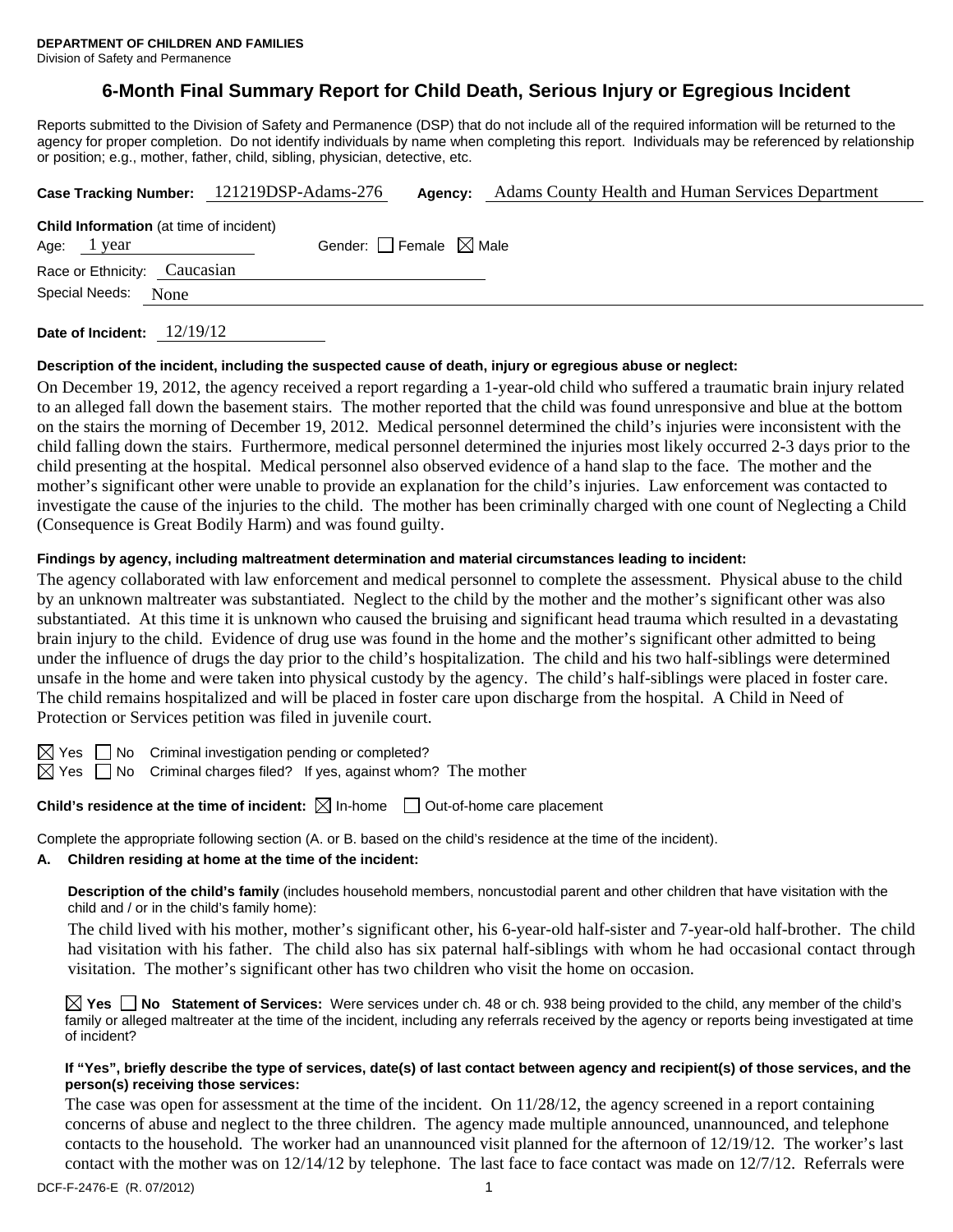made for services within the community; however, the mother declined to participate.

#### **Summary of all involvement in services as adults under ch. 48 or ch. 938 by child's parents or alleged maltreater in the previous five years:** (Does not include the current incident.)

The mother received ongoing case management services and economic support through a Consent Decree from 5/30/10 through 1/10/12 in Marquette County.

#### **Summary of actions taken by the agency under ch. 48, including any investigation of a report or referrals to services involving the child, any member of the child's family living in this household and the child's parents and alleged maltreater.** (Does not include the current incident.)

(Note: Screened out reports listed in this section may include only the date of the report, screening decision, and if a referral to services occurred at Access. Reports that do not constitute a reasonable suspicion of maltreatment or a reason to believe that the child is threatened with harm are not required to be screened in for an initial assessment, and no further action is required by the agency.)

On 2/6/09, Marquette County screened in a services report. The family was referred to the Community Response Program.

On 2/20/09, Marquette County screened in a report alleging neglect to the child's half-siblings. Neglect was unsubstantiated and the agency closed the case.

On 4/28/10, Marquette County screened in a report alleging neglect to all three children. Neglect was substantiated. The agency provided ongoing case management services under a Consent Decree until 1/10/12.

On 5/27/11, Marquette County screened out a services report.

On 11/27/11, Marquette County screened out a services report.

On 9/24/12, Marquette County screened out a services report.

On 10/4/12, Marquette County screened in a report alleging neglect. Neglect was unsubstantiated and the agency closed the case.

On 11/28/12, the agency screened in a report alleging abuse and neglect. Abuse and neglect were unsubstantiated.

### **Summary of any investigation involving the child, any member of the child's family and alleged maltreater conducted under ch. 48 or ch. 938 and any services provided to the child and child's family since the date of the incident:**

The agency screened in and assessed the allegations of physical abuse and neglect to the child resulting in a traumatic brain injury. Physical abuse by an unknown maltreater was substantiated. Neglect by the mother and the mother's significant other was also substantiated. The children were determined unsafe and taken into physical custody by the agency. The child's half-siblings were placed in foster care. The child remains hospitalized and will be placed in foster care upon discharge from the hospital. A Child in Need of Protection or Services petition was filed in juvenile court and the family continues to receive on-going case management services.

## **B. Children residing in out-of-home (OHC) placement at time of incident:**

#### N/A

**Description of the OHC placement and basis for decision to place child there:**

### **Description of all other persons residing in the OHC placement home:**

**Licensing history:** Including type of license, duration of license, summary of any violations by licensee or an employee of licensee that constitutes a substantial failure to protect and promote the welfare of the child.

## **Summary of any actions taken by agency in response to the incident:** (Check all that apply.)

|          | Screening of Access report                           |   | Attempted or successful reunification                |
|----------|------------------------------------------------------|---|------------------------------------------------------|
| MMOMM    | Protective plan implemented                          |   | Referral to services                                 |
|          | Initial assessment conducted                         |   | Transportation assistance                            |
|          | Safety plan implemented                              |   | Collaboration with law enforcement                   |
|          | Temporary physical custody of child                  |   | Collaboration with medical professionals             |
|          | Petitioned for court order / CHIPS (child in need of |   | Supervised visitation                                |
|          | protection or services                               |   | Case remains open for services                       |
|          | Placement into foster home                           |   | Case closed by agency                                |
| MOR<br>R | Placement with relatives                             | M | Initiated efforts to address or enhance community    |
|          | Ongoing Services case management                     |   | collaboration on CA/N cases                          |
|          |                                                      | ⊠ | Other (describe): Staff participation in child abuse |
|          |                                                      |   | trainings                                            |
|          |                                                      |   |                                                      |